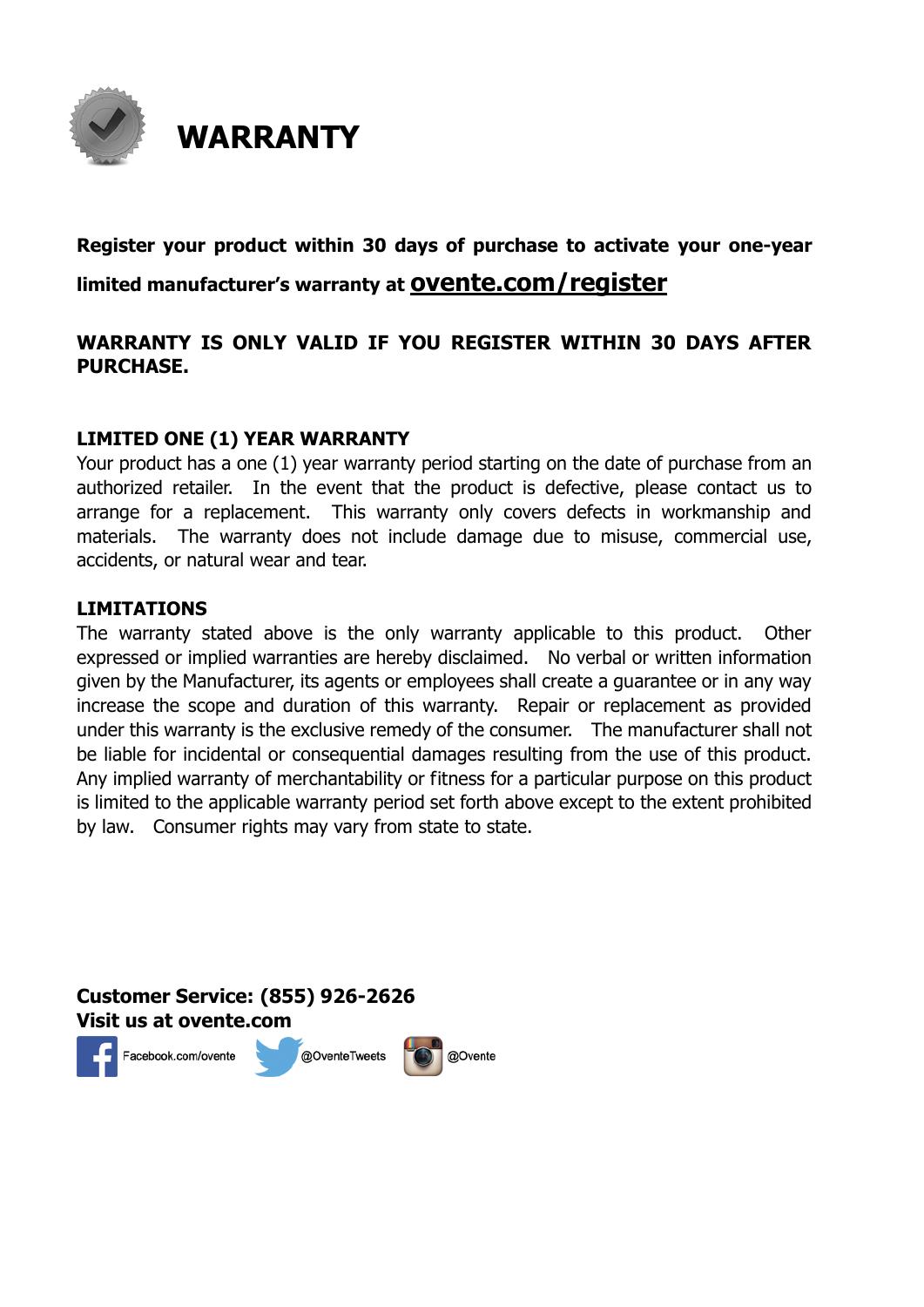

## **Portable Ceramic Infrared Cooktop Burner BG44 Series**



Before using please read the instruction manual and keep it for future use.

ovente.com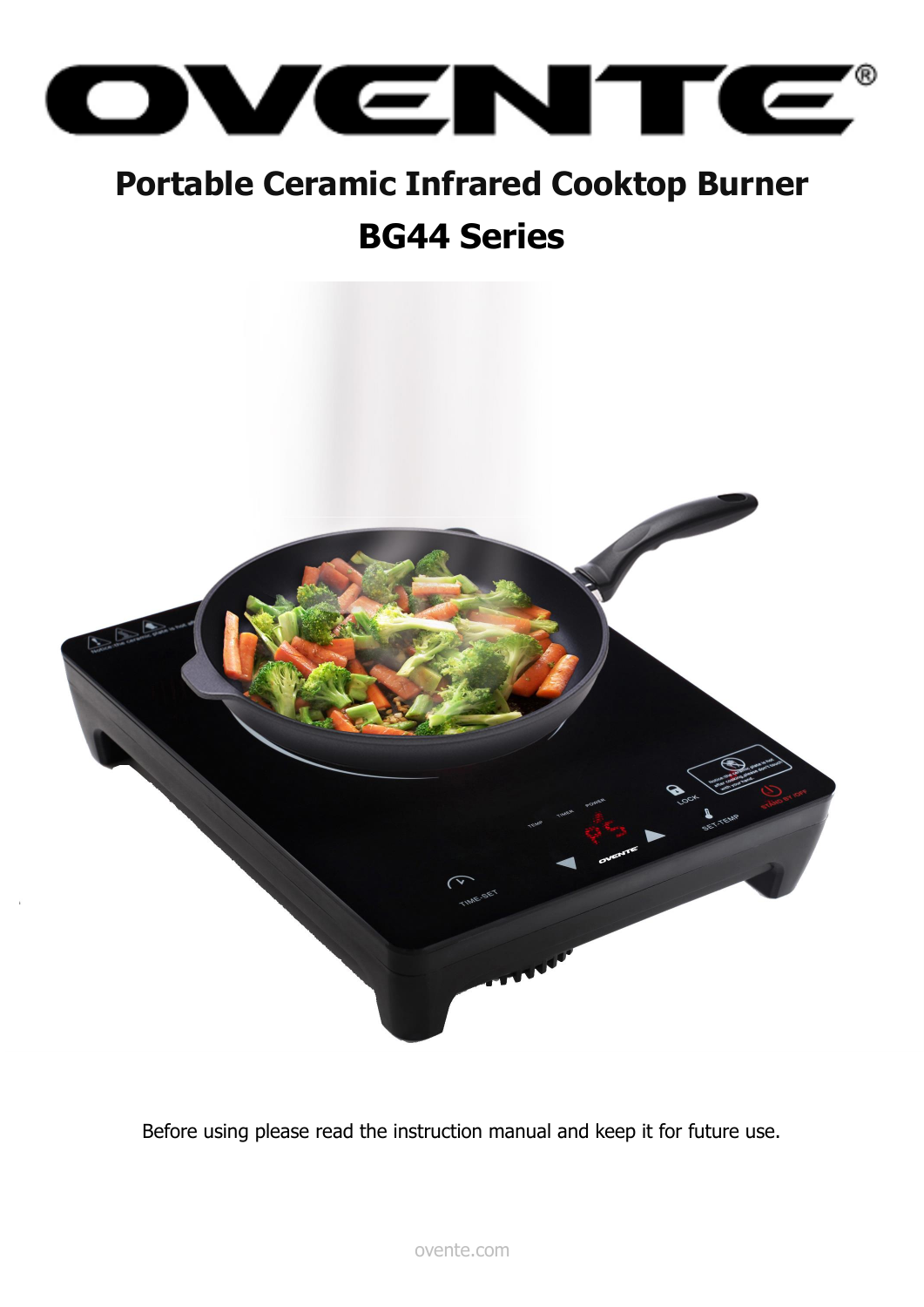# **Cool Touch Portable Ceramic Infrared Cooktop Burner**

This Ovente Portable Ceramic Infrared Cooktop provides the best in cooktop performance. Heats up and cools down faster than conventional cooking ranges. It is fast, energy efficient, safe to use and easy to clean. It features multiple settings that make it easy to serve food at the ideal temperature. You can use it as a stylish, elegant centerpiece on the table, for outdoor parties and in the kitchen as an extra cooking zone.

- Elegant Durable Ceramic Infrared Cooktop perfect for everyday use or entertaining
- 12 temperature levels; 5 programmable timer levels; Faster cooking with even heat, no hot or cold spots; Hot surface caution light
- Works with all types of cookware including glass and aluminum and heats cookware efficiently with minimal heat loss
- Outside surface remains cool to touch even while cooking; 120V, 1200 Watt power; 46" power cord
- Made with high-quality ceramic glass top surface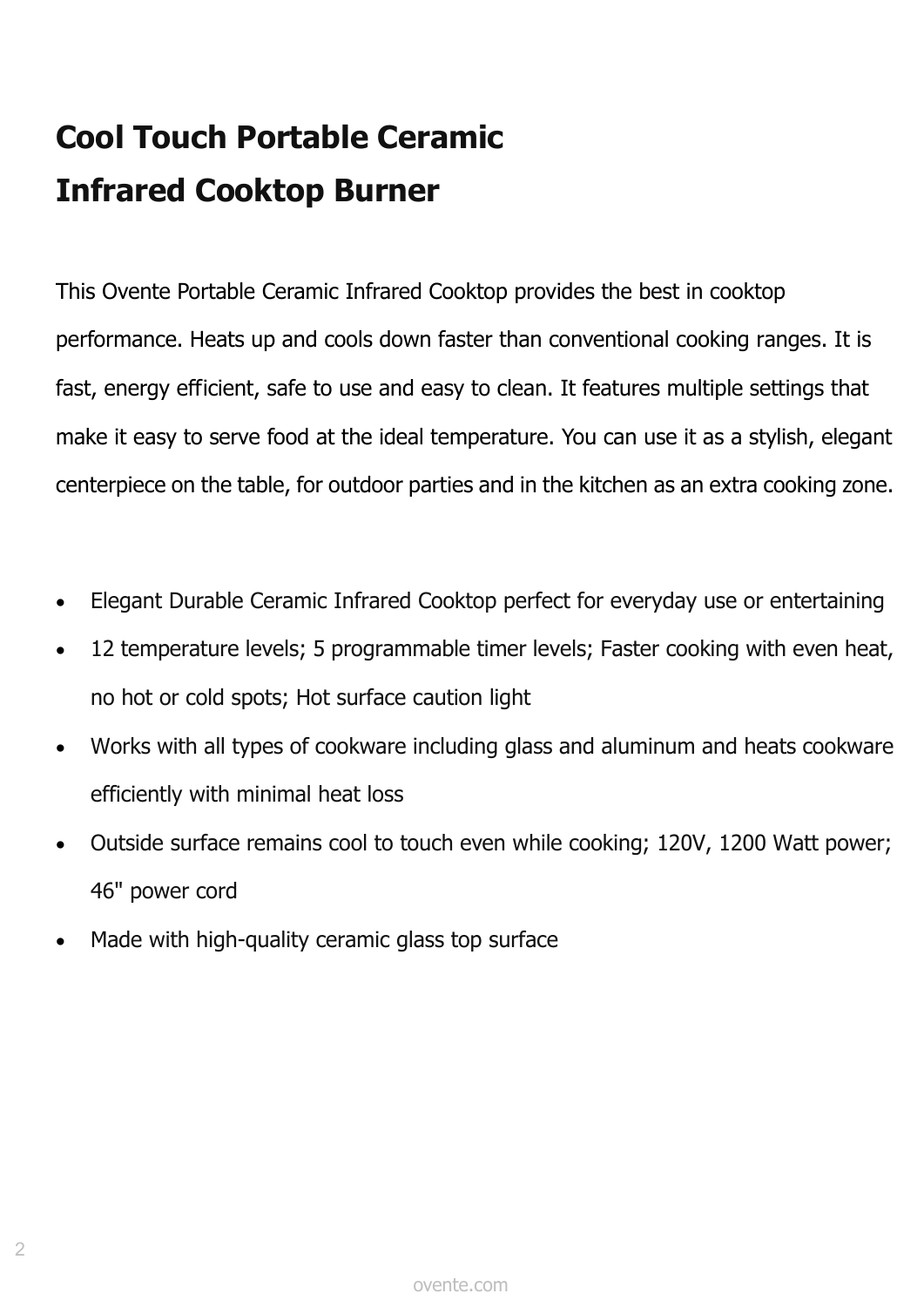- Make sure that the bottom of the cookware does not scrape across the surface of the ceramic field, although a scratched surface does not impair the use of the device.
- Make sure that the device was properly cleaned before storing it in a dry place. No user serviceable parts inside. Repair should be done by authorized service personnel only.

| <b>Reasons</b>                          | Code           |
|-----------------------------------------|----------------|
| thermocouple cutting-out                | E1             |
| thermocouple opening                    | E <sub>2</sub> |
| problem with the fan                    | E <sub>3</sub> |
| thermistors opening                     | E <sub>4</sub> |
| thermistors cutting-out                 | E <sub>5</sub> |
| over-heating inner cooker               | E <sub>6</sub> |
| relay cutting-out                       | E7             |
| relay opening                           | E <sub>8</sub> |
| the inner temperature is out of control | E <sub>9</sub> |

#### **The Code of Fault**

**If you see error codes on above chart, please call our Customer Service: (855) 926-2626**



#### **Input Voltage:** 120V

**Power:** 1200W

**Hertz:** 60Hz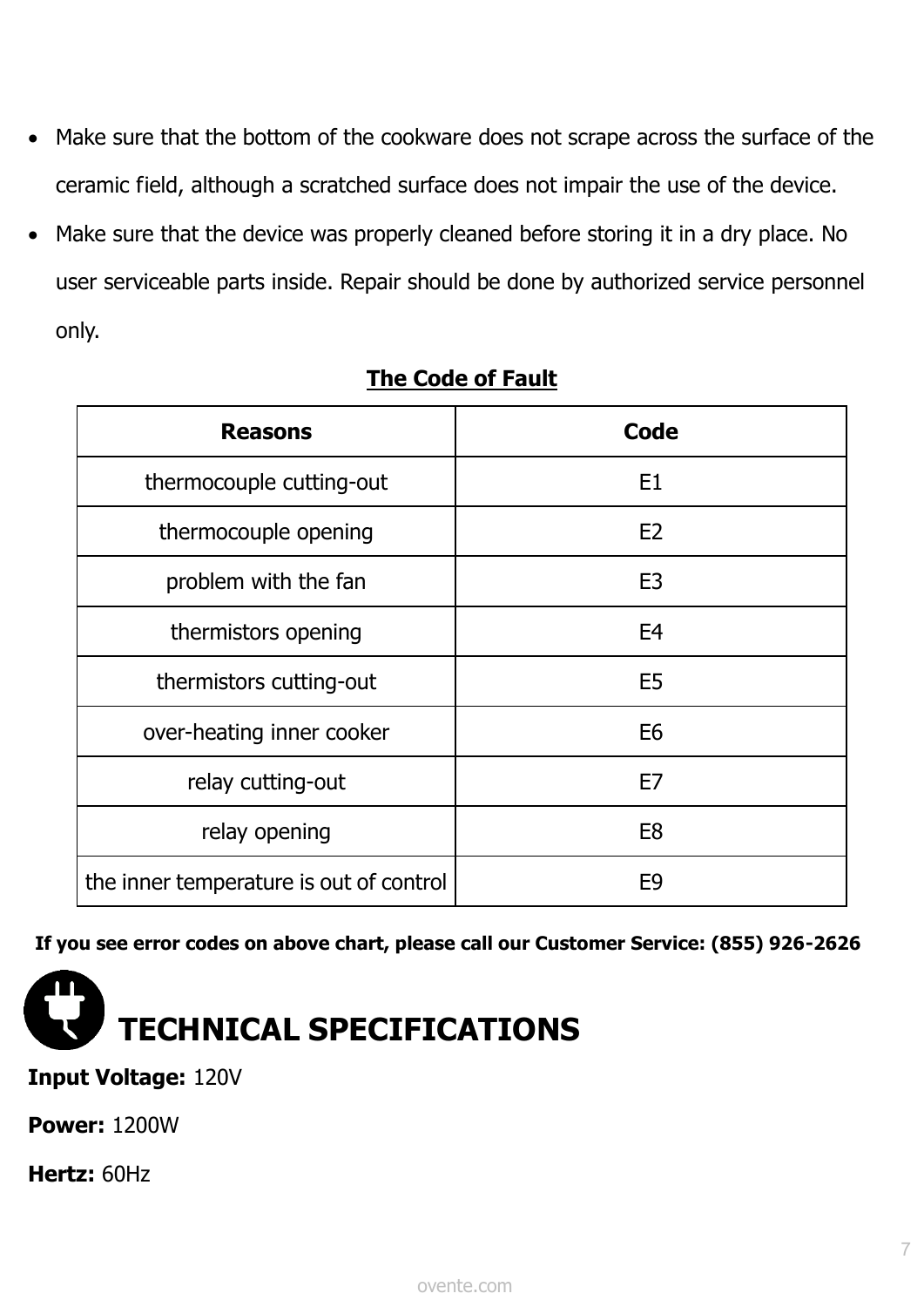- 1. **LOCK:** To activate the child lock, press the  $\blacksquare$  key. Press the key  $\bigcup$  and  $\blacksquare$ the when is not in use. To deactivate, press the  $\bigcap_{k=1}^{\infty}$  kev.
- 2. Do not remove the plug from the socket when you just finish using the appliance. Softly touch  $\bigcup$  to turn the appliance OFF. About eight or ten minutes later, you can remove the plug. The inner fan will still work to eliminate heating for safety purposes. Put a pot with 35~71oz water on the cooker, if you want to bring down the temperature quickly. This way it can also avoid burning your hands.

#### **Attention: The appliance will be shut automatically if it is not used in two hours.**



- Unplug the power plug prior to cleaning the device. Do not use any caustic cleaning agents and make sure that no water penetrates the device.
- After cool down, wipe off the ceramic field with a damp cloth or use a mild, nonabrasive soap solution.
- Wipe off the casing and the operating panel with a soft cloth or a mild detergent.
- Do not use any petrol products to not damage the plastic parts and the casing/ operating panel.
- Do not use any flammable, acidy or alkaline materials or substances near the device, as this may reduce the service life of the device and lead to deflagration when the device is turned on.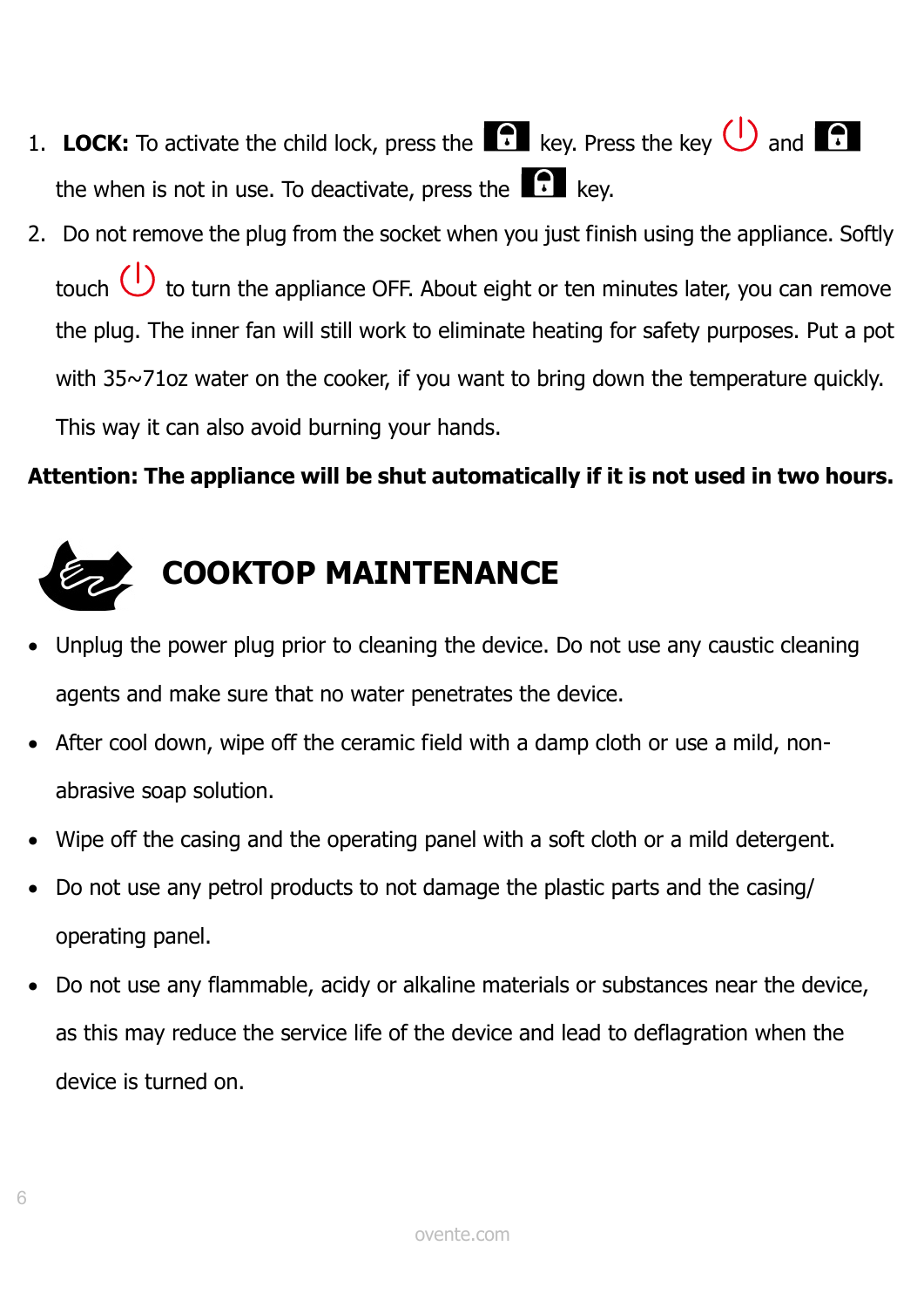

### **IMPORTANT SAFEGUARDS**

When using your cooktop, basic safety precautions should always be followed, including the following:

- Read all instructions carefully before use.
- Provide close supervision when the burner is being used near children.
- Do not submerge the cooktop unit or electrical cord in liquid, touch the unit with wet hands, or use in a wet outdoor environment.
- Do not use the cooktop when the cooktop surface is cracked.
- Do not operate if the electrical cord is frayed or if wires are exposed.
- Do not let the electrical cord hang over the edge of a table or countertop.
- To disconnect, turn the control OFF, then remove the plug from wall outlet.
- Do not touch the cooktop surface for several minutes after using as it will be hot.
- Do not move the cooktop while cooking or with hot cookware on the cooktop surface.
- Place the hot plate in a clean and flat surface when using, keep the cooktop away from walls above 3.9in. There are four insulation pads in the bottom of the cooker, to make sure there is enough space for heat elimination from the bottom of the cooker.
- Do not place on or near a hot gas, electric burner or in a heated oven.
- Do not use the appliance for other than its intended use. Do not use outdoors.
- Before plugging in the appliance, check that the socket and power matched those of the appliance. Attention shall be paid to whether the rated value of input supply voltage is according to that of rated input value or not.
- Do not use without a pot on the heating surface or it may lead to internal damage.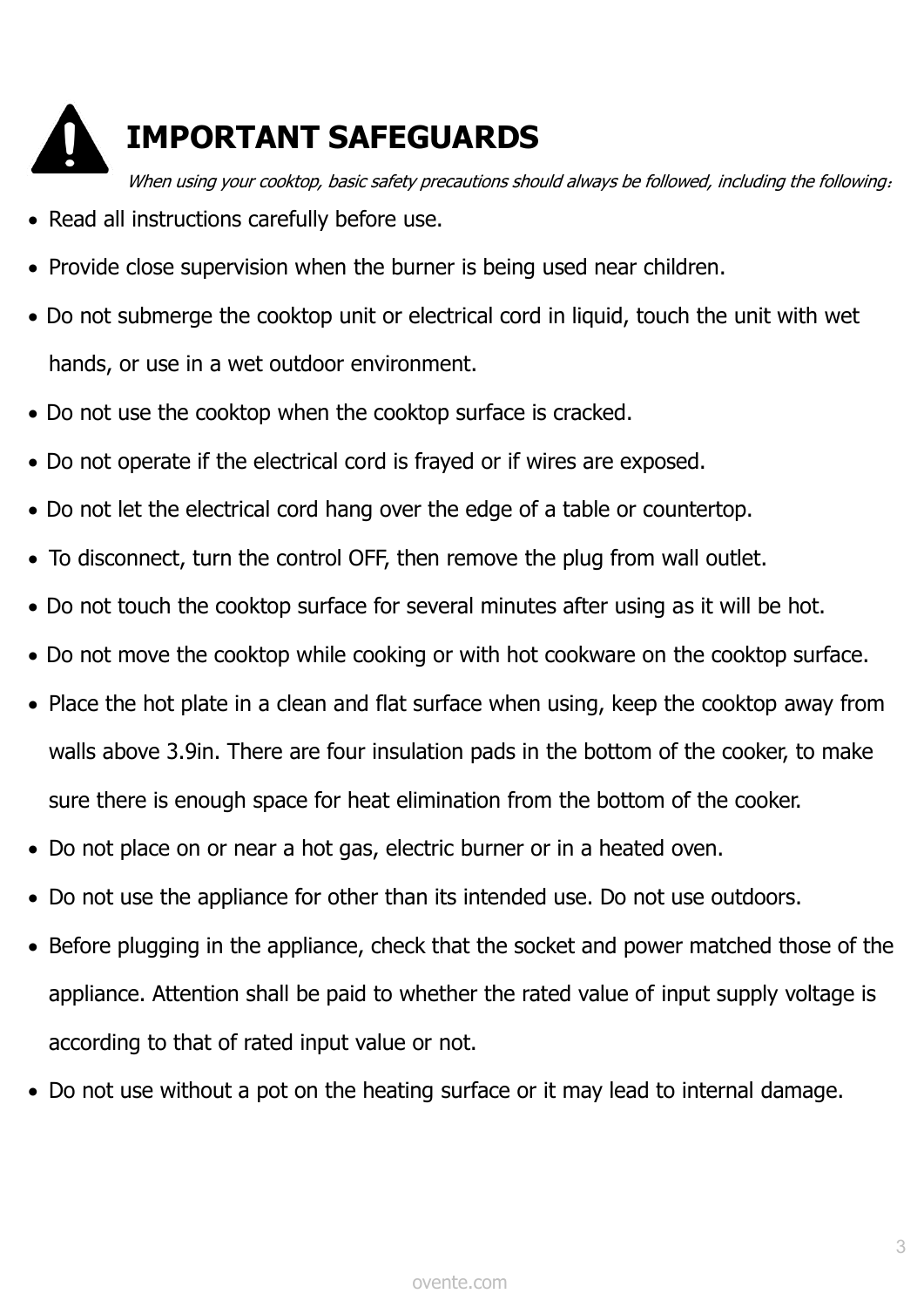- Always remove the plug from the socket when the hot plate is not in use. Allow it to cool before putting or taking parts off. Do not touch or insert the plug with wet hands to avoid electric shock.
- The hot plate is a cooker with high thermal efficiency. The highest temperature of the plate is 570°F.
- Never put plastic foils, paper or other inflammable objects on the cooker or cover the plate exhaustively with metallic foil.
- Keep the cooktop out of the reach of children. Do not leave children unsupervised with the cooktop.
- This appliance should not be used by persons (including children) with reduced physical, sensory or mental capabilities, or lack of experience and knowledge, unless they have are supervised by the person who is responsible for their safety.
- Children should be supervised to ensure that they do not play with the appliance.
- $\overline{\!\!\!\!\triangle\!\!\!\triangle}$  The center surface gets extremely hot; refrain from touching the appliance.

# **USING THE COOKTOP**

Please turn ON the switch at the side panel.